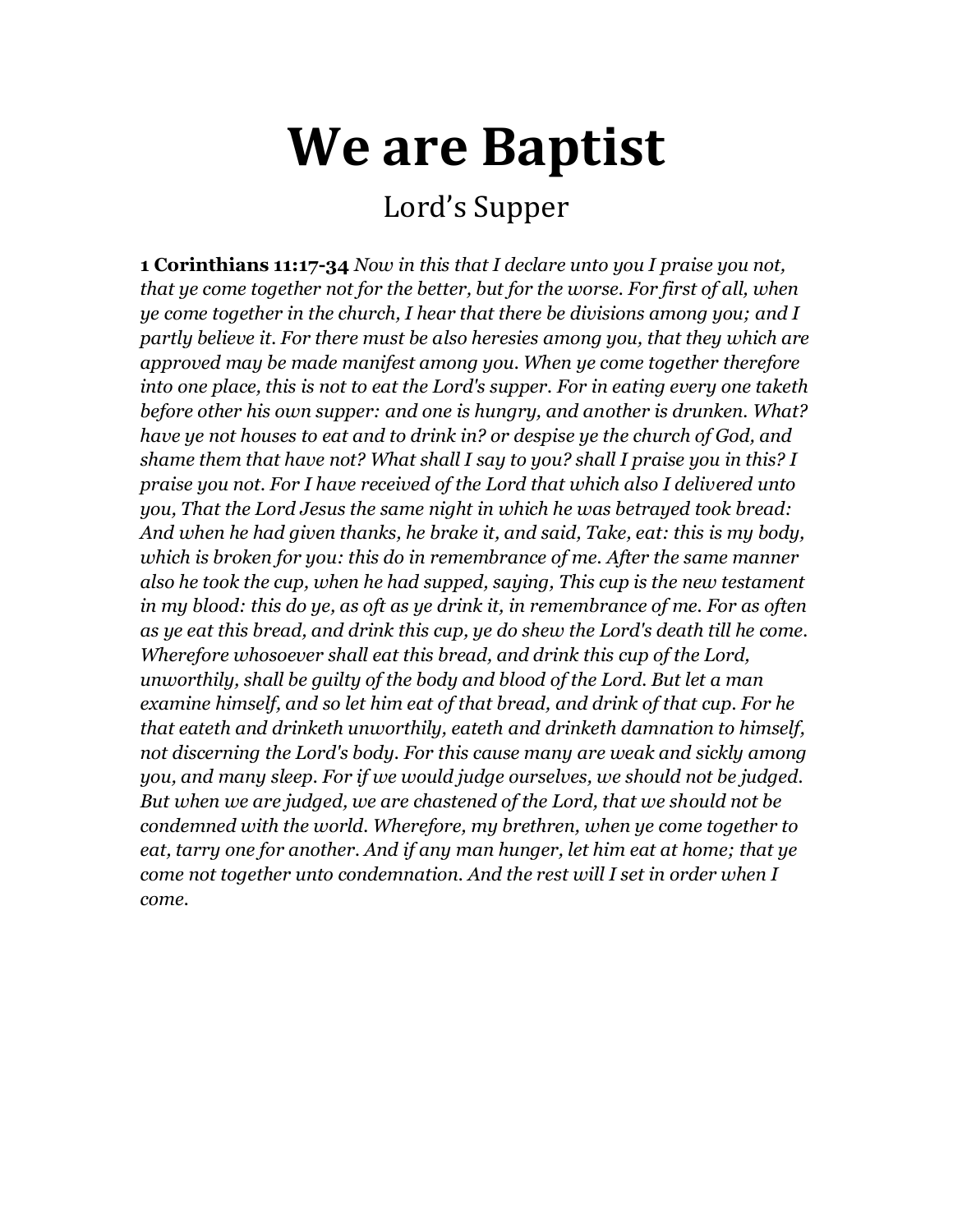## **Introduction**

In the beginning of the chapter in verse 2, Paul mentions the fact of keeping the ordinances. There are different ordinances, or traditions, that have been delivered to the church. The main two spoken of as given to the church to symbolize and remember Christ's death, burial, and resurrection are the ordinances of Baptism and the Lord's Supper. In the above few verses Paul addresses the importance of order in the church and reminds them of the tradition and subsequent command of the role of women in the church leadership. We too often look at ordinances or traditions as man-made and thus not necessary or good. The reality is that some traditions are just teachings that are habitual because Jesus commanded them to be so. So many churches today are abandoning Gods truth and trying to say it was just a tradition of man and not a bible truth! That is not correct! Just because our society has gone mad and decides that it does not want to obey God's Word and traditions does not mean the church is right is following suit.

The prohibition of women leading in the church is not an archaic teaching that needs updating, it is a command of God. Not just a tradition, but a tradition God instituted! The command to baptize people by immersion is not something new. It was happening since the time of Christ. Now Paul addresses another ordinance of the church in that he talks about the Lord's Supper and how to perform it properly. It was a new ordinance for the church and already people were doing it wrong and so Paul set them straight!

It is interesting how the church has moved away from the Bible teaching on order and then ordinances in the church. The very word ordinances has a reference to order. It is how God wants the church to operate. We have no right to change what God has set in place. We are not smarter than God. We are not better than God!

There is a spirit in the church today that is questioning and changing everything that is a tradition or old. If it has been done for years the philosophy is to change it! Now I am telling you this spirit is not of Christ. The Bible says to try or prove the spirits! Just because something has been done for a long time doesn't make it wrong or outdated! If it is not unbiblical, don't change it! Churches are taking hymns out of the services. Churches are letting anyone baptize. Churches are having women serve as pastors. Churches are inviting anyone to take the Lords Supper! These changes are not biblical!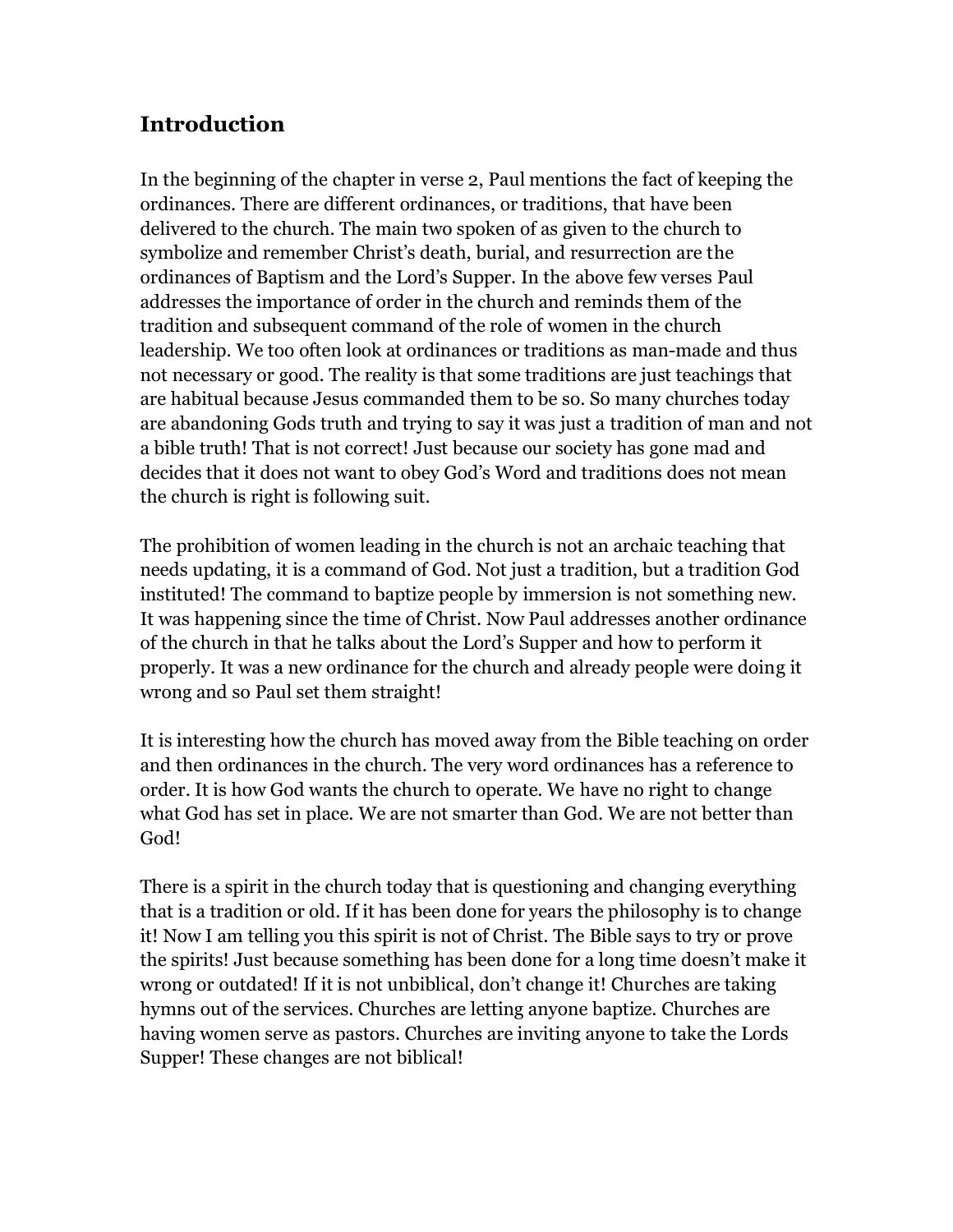#### **I. The Passover**

**Leviticus 23:5-6** *In the fourteenth day of the first month at even is the LORD'S passover. And on the fifteenth day of the same month is the feast of unleavened bread unto the LORD: seven days ye must eat unleavened bread.*

- A. The Passover is also known as the first day of **unleavened** Bread
- B. This was an annual **feast** to celebrate the deliverance of Israel from Egypt and from the death angel.

*Called the "festival [of] the [matzos"](http://en.wikipedia.org/wiki/Matzo) (Hebrew: המצות חג hag hamatzot) in the [Hebrew Bible,](http://en.wikipedia.org/wiki/Hebrew_Bible) the commandment to keep Passover is recorded in the [Book of Leviticus:](http://en.wikipedia.org/wiki/Book_of_Leviticus)*

*In the first month, on the fourteenth day of the month between the two evenings is the LORD's Passover. And on the fifteenth day of the same month is the feast of unleavened bread unto the LORD; seven days ye shall eat unleavened bread. In the first day ye shall have a holy convocation; ye shall do no manner of servile work. And ye shall bring an offering made by fire unto the LORD seven days; in the seventh day is a holy convocation; ye shall do no manner of servile work. [\(Leviticus 23:5\)](http://tools.wmflabs.org/bibleversefinder/?book=Leviticus&verse=23:5&src=HE)*

*The biblical regulations for the observance of the festival require that all leavening be disposed of before the beginning of the 15th of Nisan. An unblemished lamb or goat, known as the [Korban](http://en.wikipedia.org/wiki/Korban_Pesach)  [Pesach](http://en.wikipedia.org/wiki/Korban_Pesach) or "Paschal Lamb", is to be set apart on Nisan 10,and slaughtered at dusk as Nisan 14 ends in preparation for the 15th of Nisan when it will be eaten after being roasted. The literal meaning of the Hebrew is "between the two evenings". It is then to be eaten "that night", Nisan 15, roasted, without the removal of its internal organs with unleavened bread, known as [matzo,](http://en.wikipedia.org/wiki/Matzo) and bitter herbs known as [maror.](http://en.wikipedia.org/wiki/Maror) Nothing of the sacrifice on which the sun rises by the morning of the 15th of Nisan may be eaten, but must be burned. The sacrifices may only be performed in a specific place prescribed by God (for Judaism, Jerusalem, and for Samaritans, Mount Gerizim).*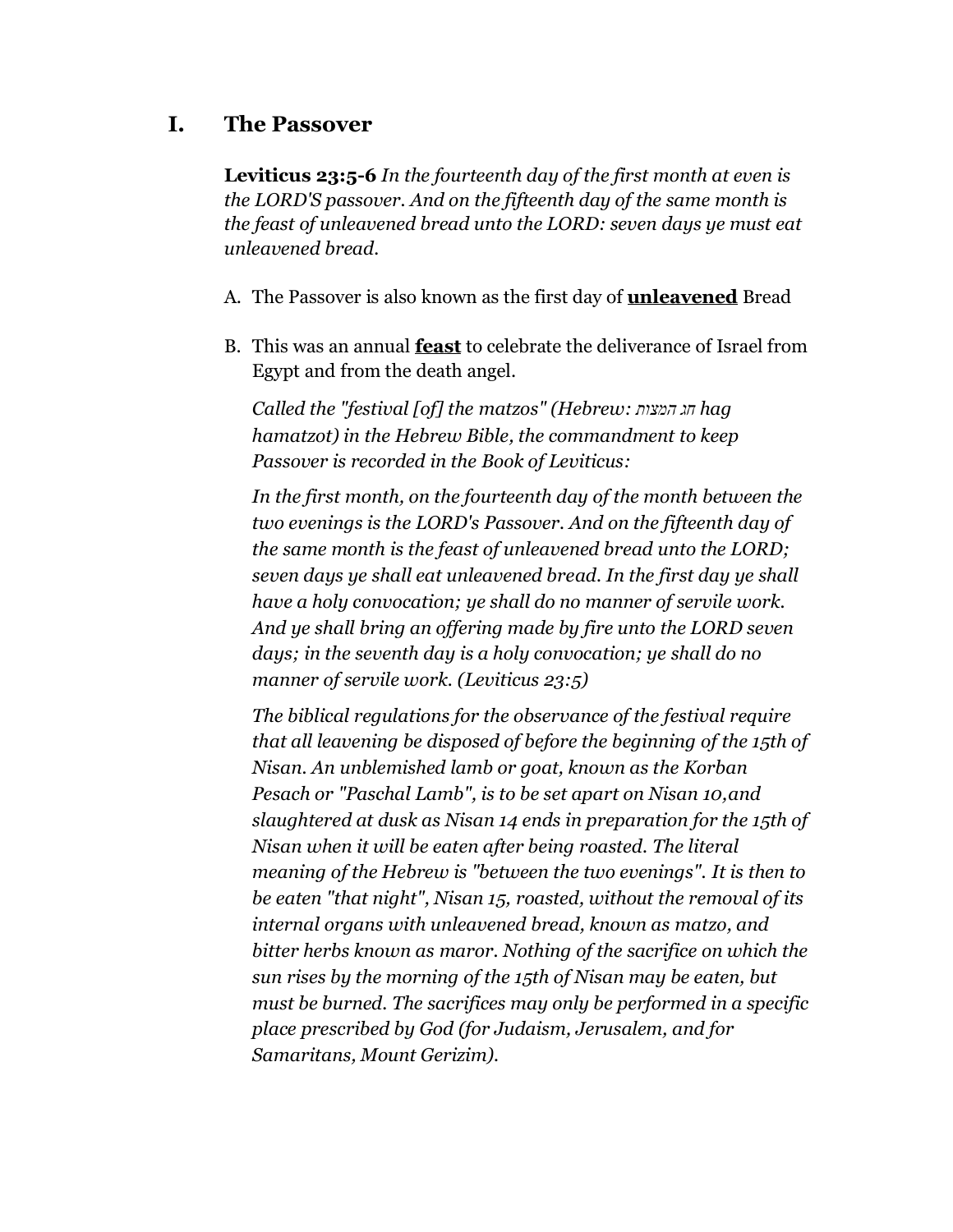*The biblical regulations pertaining to the original Passover, at the time of the Exodus only, also include how the meal was to be eaten: "with your loins girded, your shoes on your feet, and your staff in your hand; and ye shall eat it in haste: it is the [LORD'](http://en.wikipedia.org/wiki/Names_of_God_in_Judaism)s passover" [Exodus 12:11.](http://tools.wmflabs.org/bibleversefinder/?book=Exodus&verse=12:11&src=HE)*

- C. The biblical commandments concerning the Passover (and the Feast of Unleavened Bread) stress **the importance of remembering**
- D. The obvious symbolism of Jesus being the Passover Lamb and being crucified during the Passover time is by no mistake! It is a great symbol that He is our Passover Lamb!

## **II. The New Institution of Holy Communion or the Lord's Supper**

- A. The Lord's Supper is not to commemorate the deliverance of Israel out of Egypt, but rather the **deliverance** of the world from sin to salvation.
- B. It can be taken wrong. Paul strongly rebukes the church for not taking it **properly**.

1. They came eating and drinking a meal irreverently and disrespecting the poor. This was not the spirit they were to partake the Lord's Supper

**1 Corinthians 11:27-30** *Wherefore whosoever shall eat this bread, and drink this cup of the Lord, unworthily, shall be guilty of the body and blood of the Lord. But let a man examine himself, and so let him eat of that bread, and drink of that cup. For he that eateth and drinketh unworthily, eateth and drinketh damnation to himself, not discerning the Lord's body. For this cause many are weak and sickly among you, and many sleep.*

2. There was division among them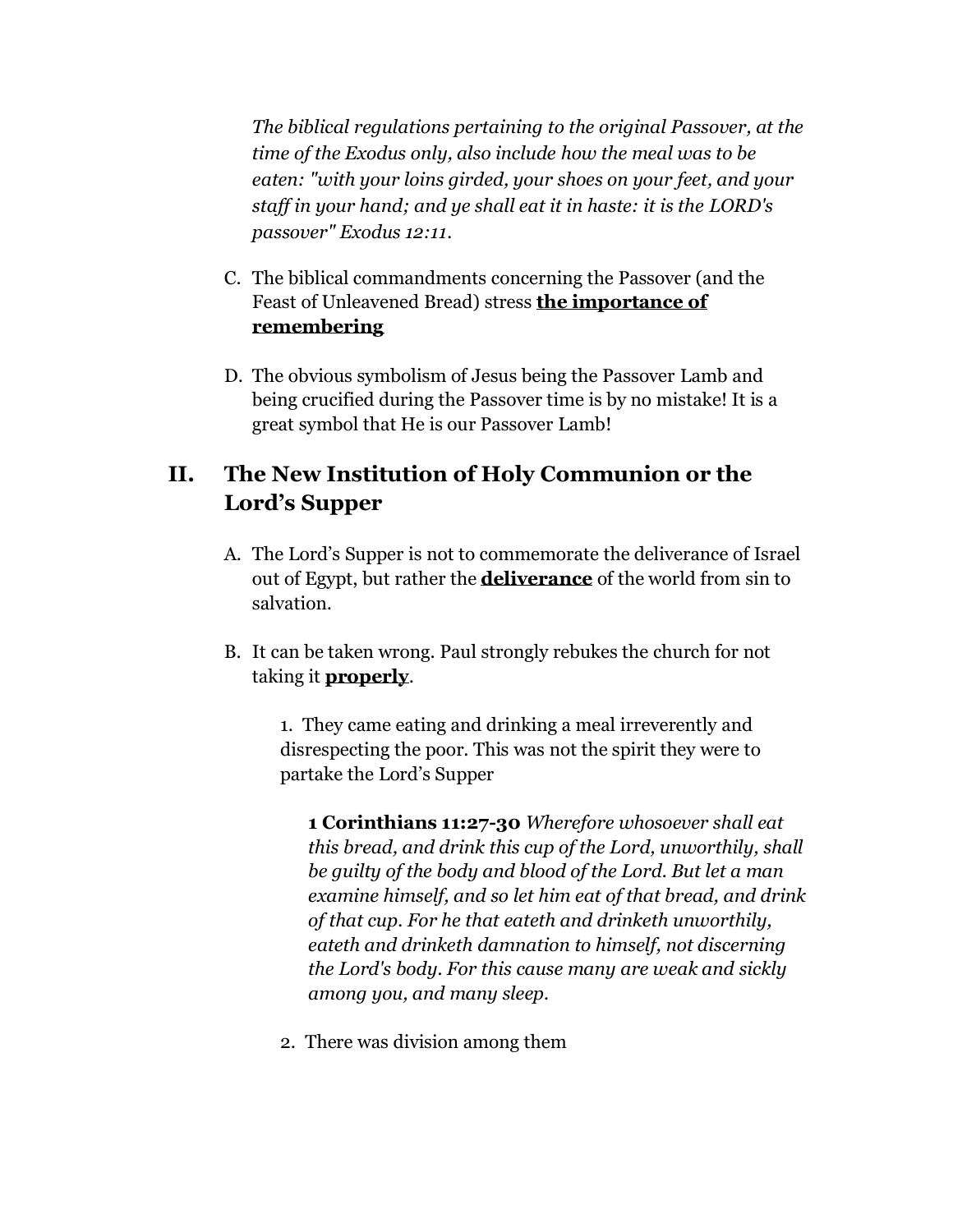**1 Corinthians 11:18** *For first of all, when ye come together in the church, I hear that there be divisions among you; and I partly believe it.*

3. Some were coming unworthy. They were coming in sin and had not confessed their sins.

**I Corinthians 11: 29-30** *For he that eateth and drinketh unworthily, eateth and drinketh damnation to himself, not discerning the Lord's body. For this cause many are weak and sickly among you, and many sleep.*

C. Why should it be taken?

#### 1. To **Remember**!

- As a time to remember the death, burial and resurrection of Jesus Christ.
- We reject the doctrine of transubstantiation. This doctrine falsely interprets Jesus words in the book of John 6:53-54 and says that when you take communion the bread miraculously becomes the flesh of Jesus and the wine becomes His blood. That passage was written in symbolism and was not intended to be literal. The same goes for when Jesus says you should hate your mother and father. He was talking symbolically and comparatively, not literally. We can determine this by looking at Scripture as a whole and understanding His teachings on obeying your parents and loving them. Jesus did use symbolism and the Lord's supper is wrapped in symbolism.
- Just as the Passover was taken each year to remember, so the Lord's Supper is taken each year to remember as well.
- 2. To **Examine** oneself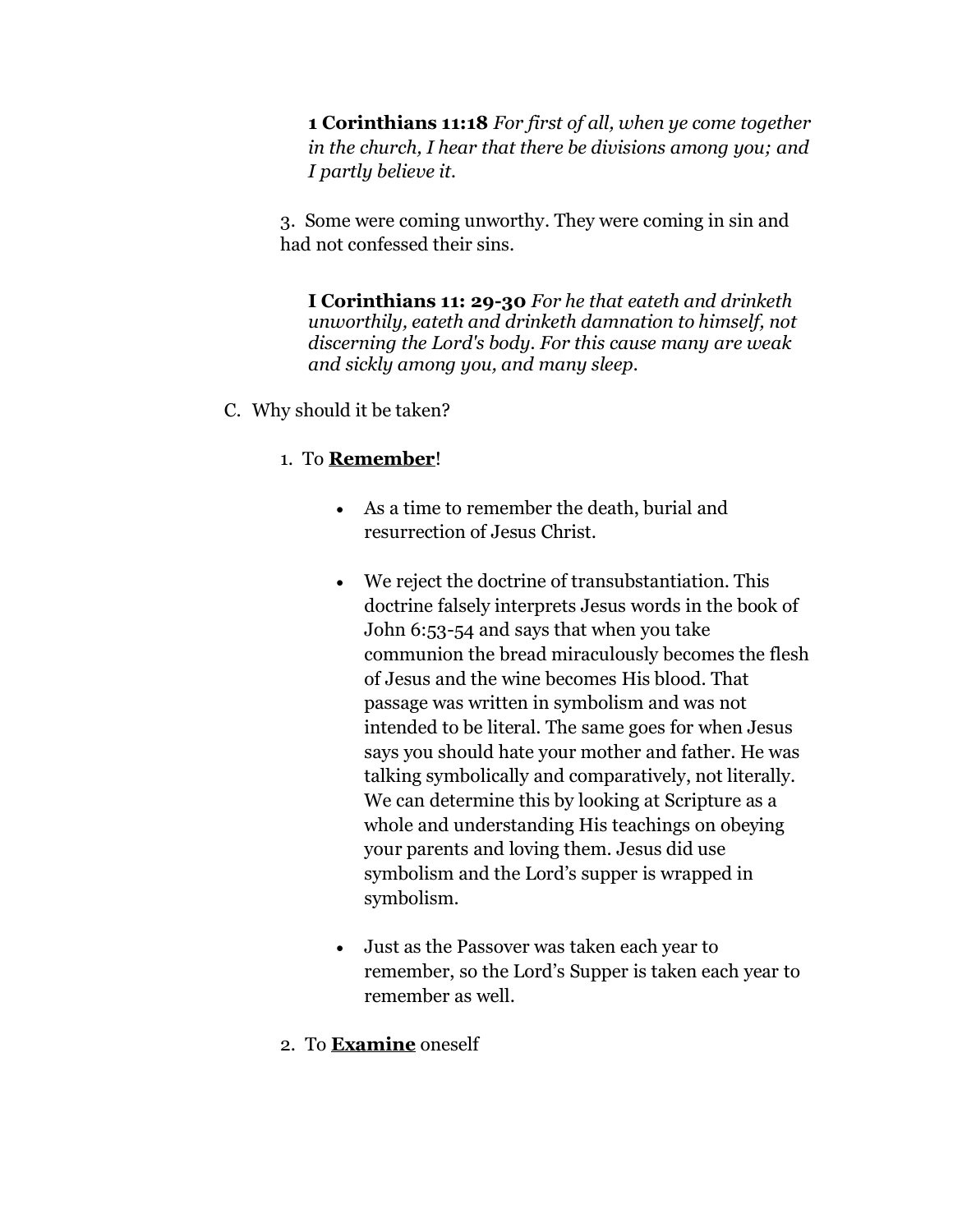**Corinthians 11:28** *But let a man examine himself, and so let him eat of that bread, and drink of that cup.*

- Of their salvation
- Of their sins confessed before the Lord
- D. Who should partake of the Lords supper?
	- 1. **Saved** People
	- 2. **Baptized** People
	- 3. Three beliefs on who should take communion
		- a. **Open** anyone who claims to be a Christian
		- b. **Close** all saved and baptized believers of life-faith
		- c. **Closed** saved and baptized believers in your church
		- We hold to the closed position because of our belief in the local church. We do not believe in a universal church until we are all in heaven. Until then, the Scriptures teach a local body of believers. Each local body has a pastor, deacons, and teachers. Each local body gives to the local church to sustain the church and promote missions. Each body of believers is commissioned to baptize new believers into their church. Since there are only two ordinances given to the church – baptism and the communion; then if baptism is for the local church, so must communion be for the local church.
		- In 1 Corinthians the local church was taking the Lord's supper. They were to examine themselves, not the universal church because that would be impossible. It would also be impossible for everyone to partake at the same time. The only consistent way to interpret the Scriptures is that the local body takes it together.